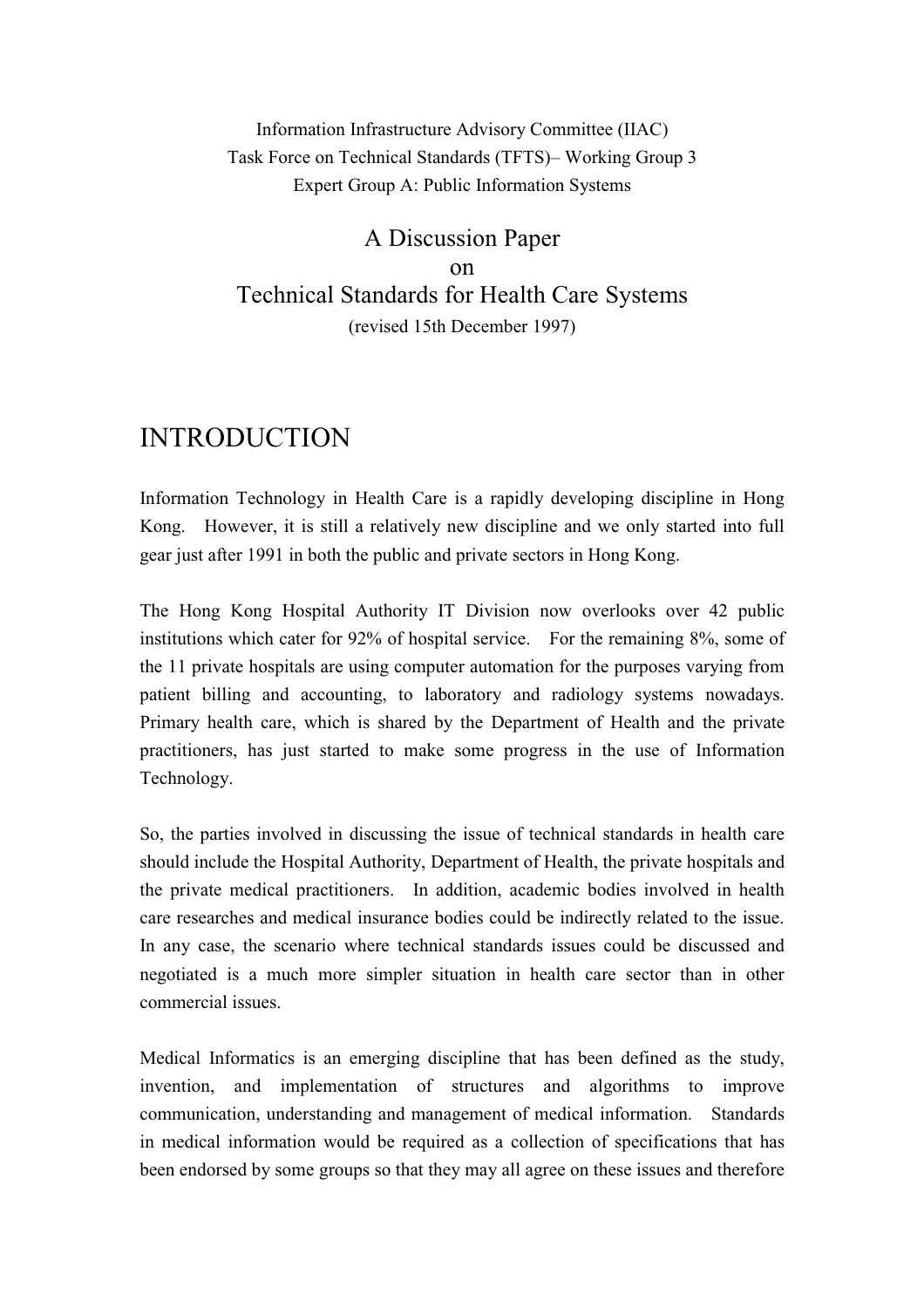share data easily. These groups could include those within the same organizations such as the Hospital Authority, or between organizations such as public hospitals and private medical practitioners, or even between organizations and the public.

Over the last few years, there has been a major effort devoted to formalizing standards for healthcare in the international scene. It is also a prime time now for Hong Kong to look into the establishment of standards in this rapidly developing discipline. It is vital that such standards are fully "open", whether developed by formal standards bodies or otherwise. The objective of the present study is to give recommendations so that different organizations in health care could have a reference for future development. It is too premature for us to impose strict limitations in allowing different health care providers to try their new initiatives, particularly in the relative new and rapidly developing field.

Broadly speaking there are several categories of standards related to health care. These could include:

- 1. Standards that describe messages used to interchange information among healthcare information systems.
- 2. Standards for code values that represent medical concepts. These may be used to populate data fields in messages or may be used in databases to assure that the information therein may be compared with that from other information systems.
- 3. Standards that describe medical knowledge. These can include rules for decision making or expressing clinical pathways, medical logic (rules), semantic relationships among concepts, *etc.*

In practice, standards that are essential in supply chain management are also important in the health care industry as the industry also indulges heavily in material acquisition, procurement, stock inventory control, *etc.* 

Owing to time constraint, the present study would be adopting a limited scope within the technical aspects of standards related to orthodox medicine. Issues regarding the standards in the quality of health educational material distribution, information needs of the community on disease care and health services, which are strictly speaking NOT a technical issue but rather more on a moral issue, though equally important but would not be considered at the present time. Special local requirements for alternative and traditional Chinese medicine have been considered and they conform largely to the similar approach with orthodox medicine.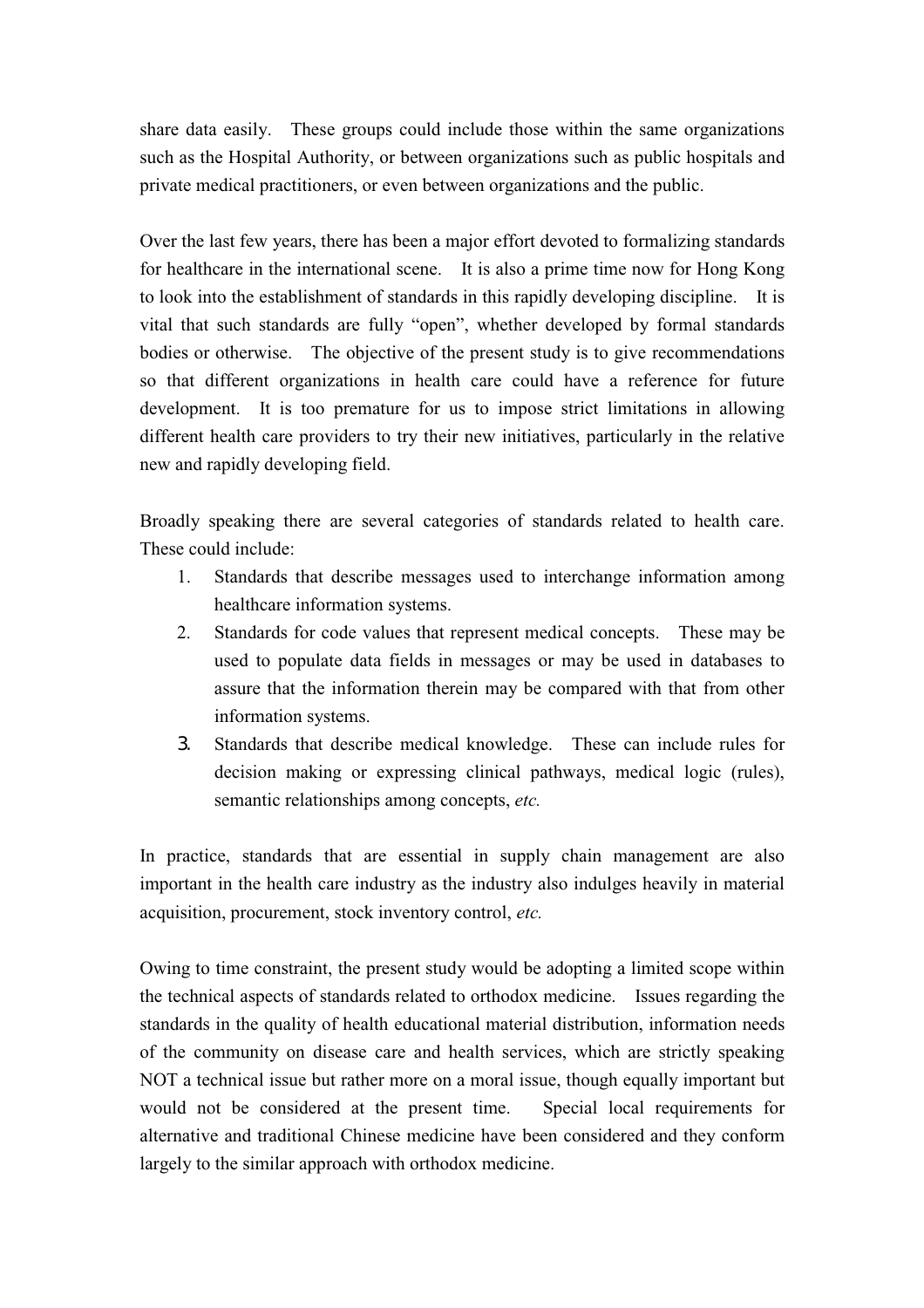# THE STUDY APPROACH

- 1. Current initiatives in international standards will be identified and listed for reference. International organizations responsible for these issues will be identified.
- 2. The standards requirement for major health care issues in Hong Kong will be examined. The initiatives adopted will be identified.
- 3. The two will be compared to see if appropriate recommendations could be made.
- 4. Different stakeholders, namely Hospital Authority, Department of Health and Private Sectors will be consulted on the recommendations.
- 5. Final recommendations will be made.

## THE STUDY GROUP

The group consisted of the following representatives:

- 1. Dr CP Wong, Chairman, Hong Kong Society of Medical Informatics
- 2. Mr Lawrence Yipp, Hong Kong Productivity Council (convenor)
- 3. Mr Anthony Cheung, Senior System Manager, IT Division, Hospital Authority
- 4. Ms Joycelyn Cheung, System Manager, IT Division, Hospital Authority
- 5. Dr CP Ho, Hong Kong Medical Association
- 6. Dr Alfred Tang, Estate Doctors Association
- 7. Dr Patrick Wong, Baptist Hospital
- 8. Professor Kan, Chinese University of Hong Kong, Herbal Medicinal Centre

9.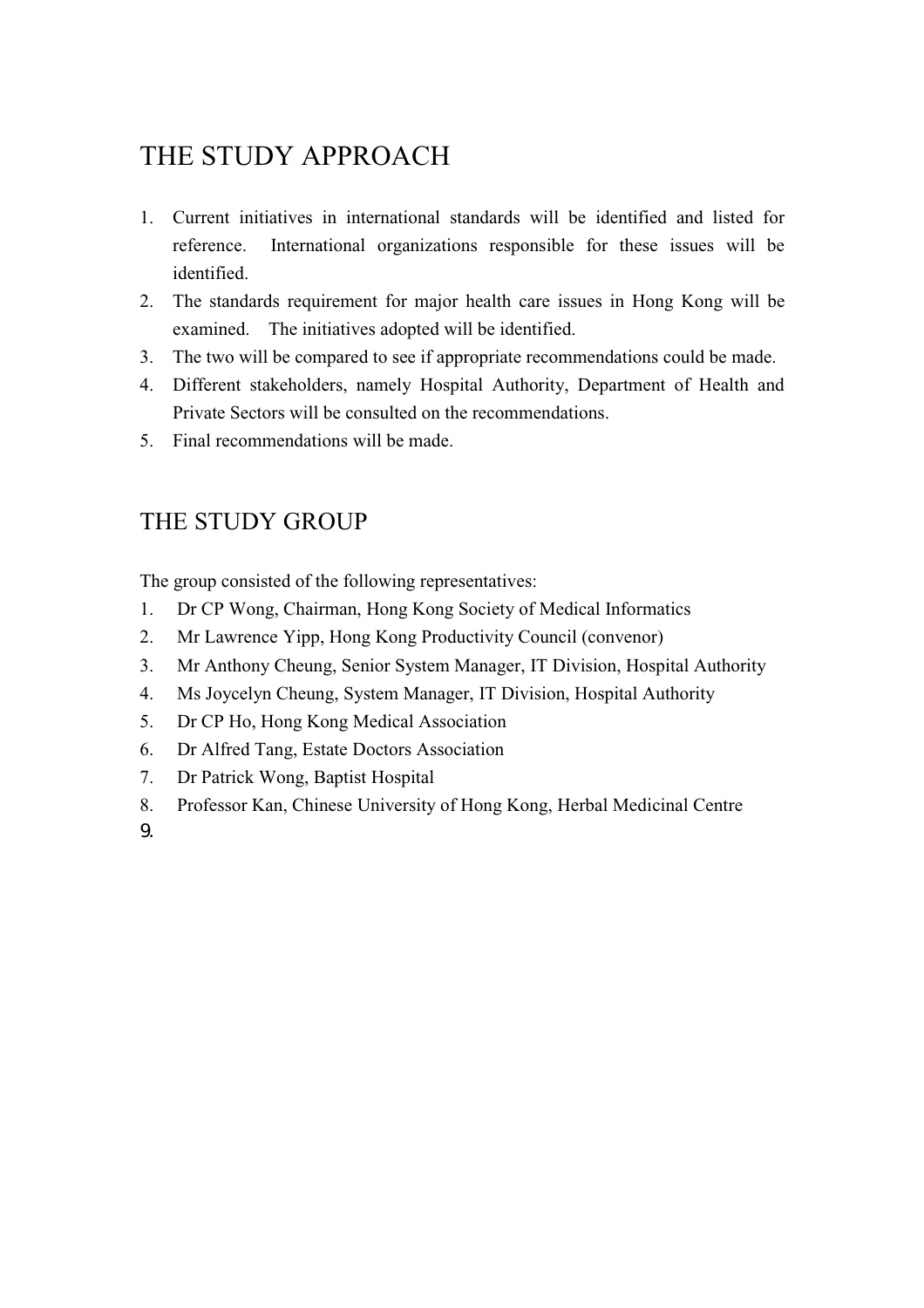# INTERNATIONAL ORGANISATIONS

At the international level, there are three principal standards organizations – ISO (the International Organization for Standardization), IEC (the International Electrotechnical Commission) and ITU-TS (the International Telecommunications Union, Telecommunications Standards Sector – previously CCITT). The International Organization for Standardization (ISO) is a worldwide federation of national standards bodies from some 90 countries established in 1947. However, little of the work product is directly related to healthcare informatics. Though many are related to equipment. The World Health Organization also holds working groups working on standards including coding and classification of diseases.

At the European level, there are three principal standards bodies recognized by the Commission of the European Union. These bodies are CEN, CENELEC (Comite Europeen de Normalization Electrotechnique) and ETSI (European Telecommunications Standards Institute). In 1991, CEN/TC 251 (Comite Europeen de Normalization Technical Committee 251 in Medical Informatics) was set up, together with the regional workshops EWOS/EG MED (European Workshop in Open Systems Expert Group in Medical Informatics). The work of CEN/TC 251 is contained in a Directory (currently at version 1.8) which defines all the work items, together with the Working Group to which they are assigned.

In the United States, work of medical informatics generally preceded that in Europe. Notable organizations are the Institute of Electrical and Electronic Engineers (IEEE), the American Society for Testing and Materials (ASTM), the American College of Radiology and the National Electrical Manufacturers' Association (ACR/NEMA). The various bodies concerned with medical informatics standardization in the USA coordinated their efforts by creating a "Health Informatics Standards Planning Panel" (HISPP) under the auspices of the national standards body, ANSI.

At the international academic scene, the International Medical Informatics Association Working Group 16 on Healthcare Informatics and Telematics Standards was formed at the IMIA General Assembly Meeting in Vancouver, Canada in July 1995 under the chairmanship of Geroges JE De Moor. It serves as a catalyst for the possible creation of an ISO TC (Technical Committee). It is developing an Inventory of Standards which attempts to collect the existing initiatives worldwide.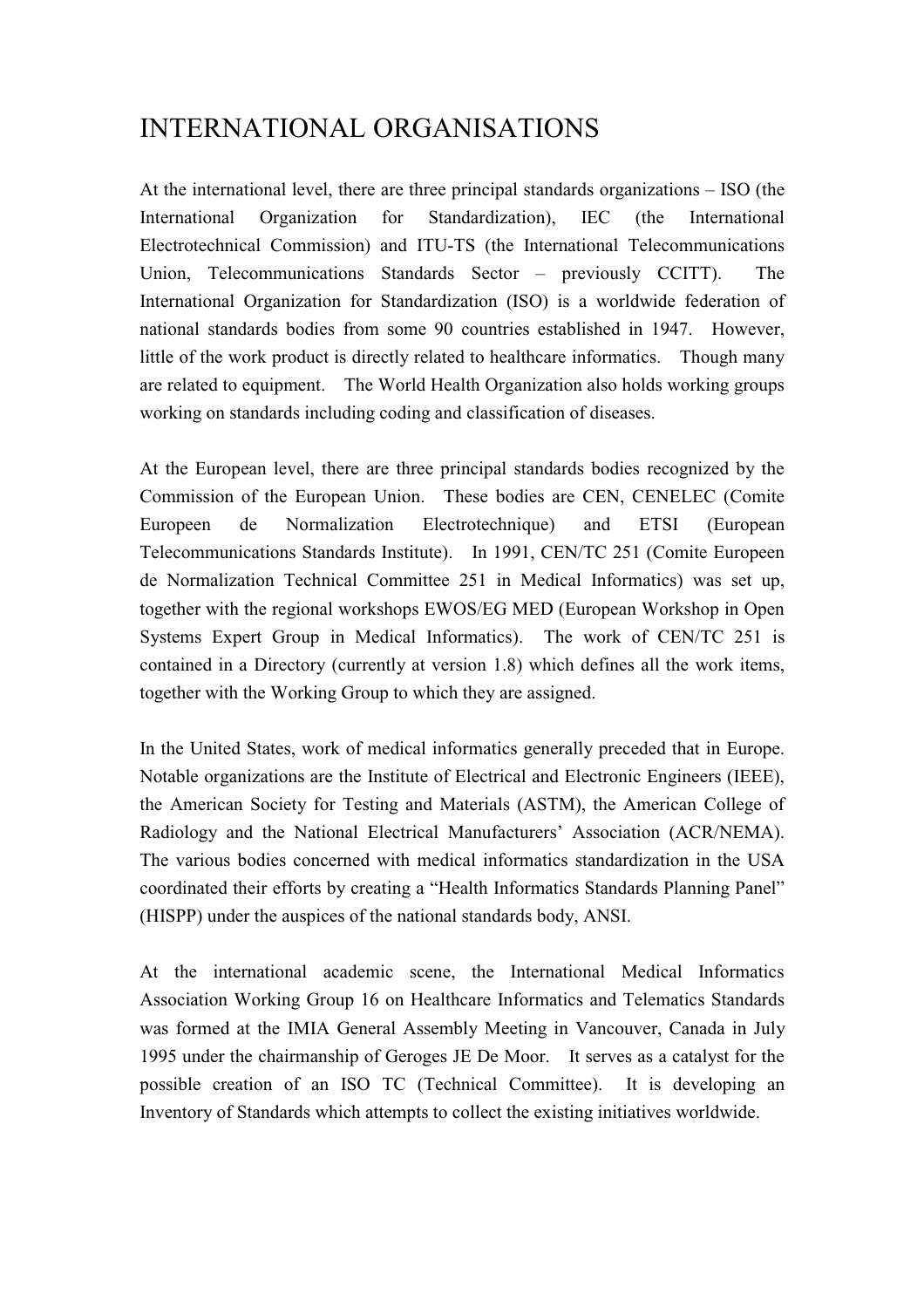### THE STUDY TOPICS & RELEVANT STANDARDS IDENTIFIED

Technical standards in Health care could be conveniently divided into seven categories. These classifications are widely adopted worldwide by the International Medical Informatics Association and the CEN/TC 251. Relevant standards which are prevalently adopted by many countries are also listed for reference.

#### 1. Healthcare Information Modeling and Medical Records

- ASTM E1239 Standard Guide for Description of Reservation/ Registration Admission, Discharge, Transfer (R-ADT) Systems for Automated Patient Care Information Systems
- ASTM E1384 Standard Guide for Description for Content and Structure on an Automated Patient Health Record
- ASTM E1633 Specification for the Coded Values Used in the Automated Primary Record of Care
- ASTM E1714 Guide for the Properties of a Unique Healthcare Identifier
- ASTM E1715 Specification for an Object-Oriented Model for Registration, Admitting, Discharge and Transfer (R-ADT) functions in Computer Based Patient Record Systems
- ASTM E1744 Guide for a View of Emergency Medical Care in the Computerized Patient Record
- ASTM E1769 Guide for Properties of Electronic Health Records and Record Systems
- MEDIS-DC Health Care Card System Standardization Manual
- CEN/TC 251 The Electronic Healthcare Records Architecture
- CEN/TC 251 Standard Architecture for Healthcare Information Systems
- CEN/TC 251 Healthcare Information Framework

#### 2. Healthcare Terminology, Semantics and Knowledge Bases

- ICD-9CM International Classification of Diseases Version 9 with Clinical Modifications with procedure codes
- ICD-10 Next generation of diagnostic codes developed by WHO
- Read Codes: a comprehensive set of codes used to describe the care and treatment of patients
- SNOMED: The Systematized Nomenclature of Human and Veterinary Medicine, a large and comprehensive multi-axial code system for medical vocabulary developed by the College of American Pathologists
- UMLS: a cross referenced collection of codes and other data and knowledge sources developed by the National Library of Medicine
- DSM-IV: diagnostic codes maintained by the American Psychiatric Association
- ASTM E1284 Standard Guide for Nosologic Standards and Guides for Construction of New Biomedical Nomenclature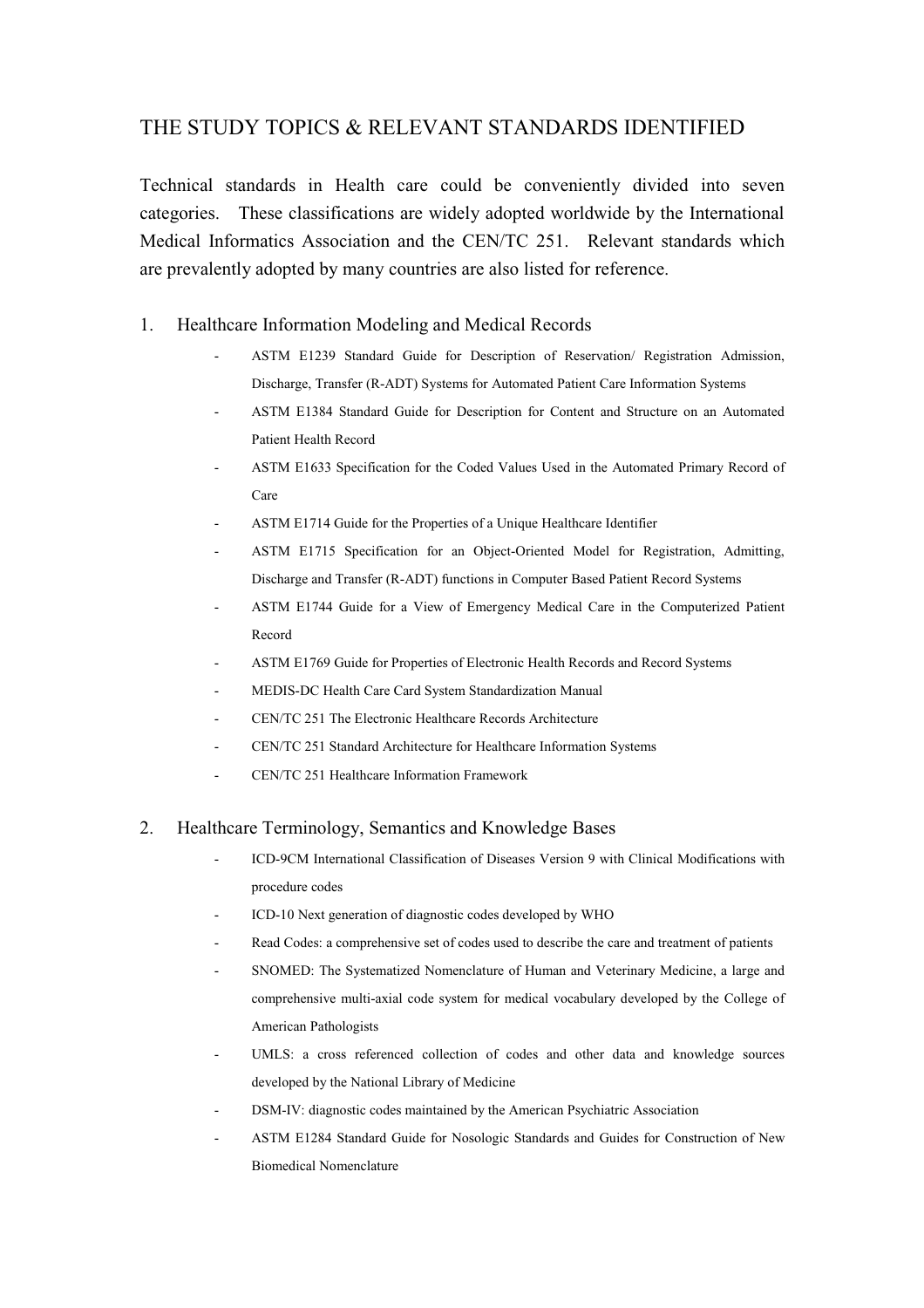- ASTM E1460 Specification for Defining and Sharing Modular Health Knowledge Bases
- CEN/TC 251 Vital Signs Information Representation
- CEN/TC 251 Expression of the Results of Measurements in Health Sciences
- CEN/TC 251 Structure for Classification and Coding of Surgical Procedures
- CEN/TC 251 Structure of Concept Systems Vocabulary
- CEN/TC 251 Registration of Coding Schemes
- CEN/TC 251 Categorial Structure of Systems of Concepts Medical Devices
- CEN/TC 251 Time Standards for Healthcare Specific Problems
- CEN/TC 251 Medical Informatics Vocabulary
- CEN/TC 251 Medicinal Product Identification

#### 3. Healthcare Communications and Messages

- HL7 Health Level Seven
- IEEE Draft P1157 and related series: Standard for Healthcare Data Interchange
- IEEE 1073 and related series: Standard for Medical Device Communications
- ASTM E1238 Standard Specification for Transferring Clinical Observations Between Independent Systems
- ASTM E1394 Standard Specification for Transferring Information between Clinical Instruments
- ASTM E1467 Specification for Transferring Digital Neuro-physical Data Between Independent Computer Systems
- ASTM E1713 Specification for transferring Digital Waveform Data between Independent Computer Systems.
- CEN/TC 251 Standard Communications Protocol for Computerized Electrocardiography
- CEN/TC 251 Identification, administrative, and common clinical data structure for Intermittently Connected Devices used in Healthcare
- CEN/TC 251 Medical Data Interchange: Information System to Modality Interface
- CEN/TC 251 Registration of Information Objects used for EDI in Healthcare
- CEN/TC 251 Request and Report Messages for Diagnostics Services Departments
- CEN/TC 251 Messages for Patient Referral and Discharge
- CEN/TC 251 Methodology for the Development of Healthcare Messages
- CEN/TC 251 Messages for Exchange of Healthcare Administrative Information
- CEN/TC 251 Investigation of Syntaxes for Existing Interchange Formats to be used in Healthcare
- ANSI ASC X12N Message Standards for Insurance in Healthcare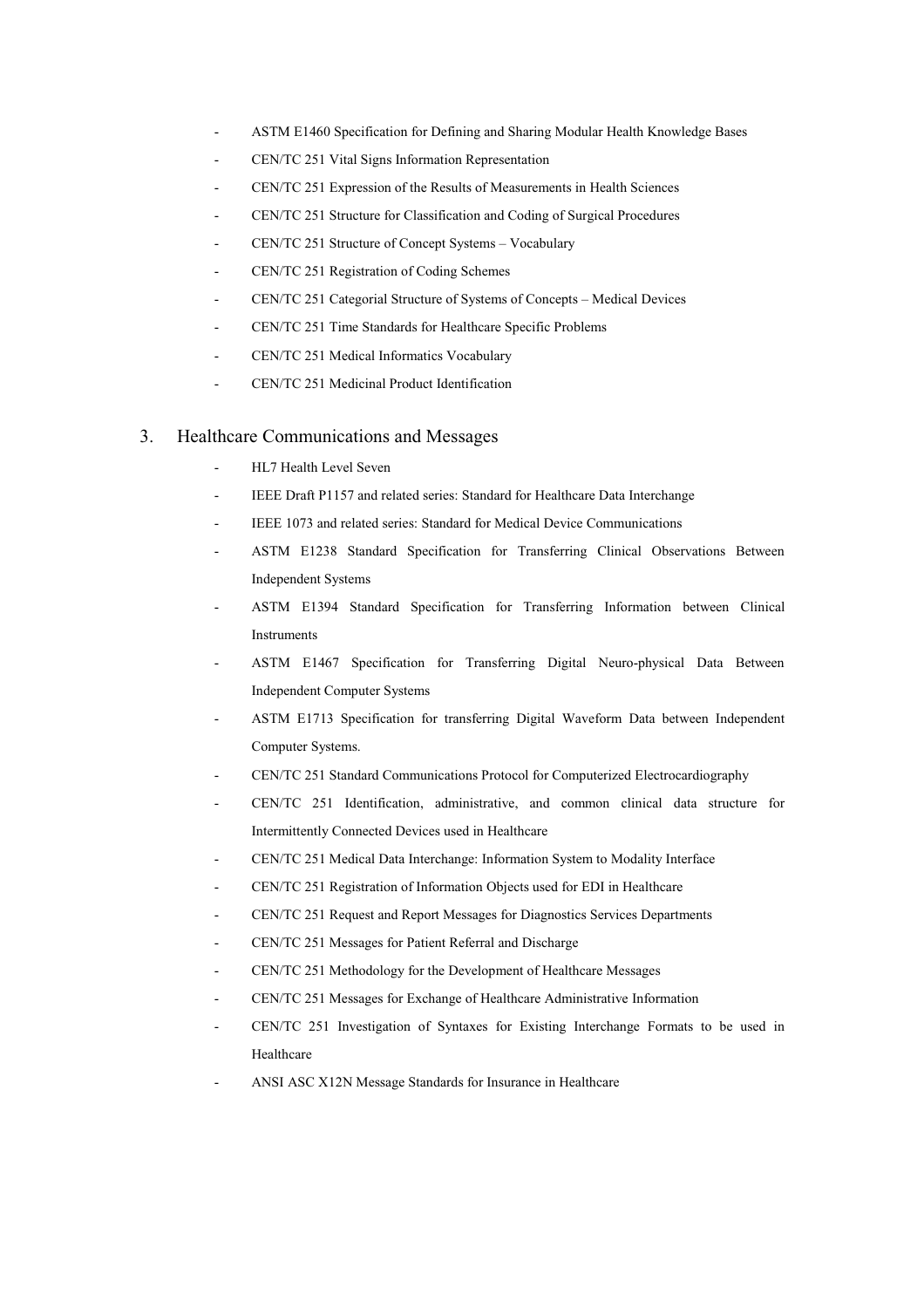#### 4. Medical Imaging and Multimedia

- DICOM v3.0 Digital Imaging and Communications in Medicine
- CEN/TC 251 Medical Imaging Communication MEDICOM ENV 12052:1996
- CEN/TC 251 Media Interchange for Medical Imaging Communication
- CEN/TC 251 Medical Image Management Part 1: Storage Commitment Service Class

#### 5. Clinical Laboratory Information Systems

- ASTM E792 Standard Guide for Computer Automation in the Clinical Laboratory
- ASTM E1029 Standard Guide for Documentation of Clinical Laboratory Systems
- ASTM E1246 Standard Practice for Reporting Reliability of Clinical Laboratory Computer Systems
- ASTM E1381 Standard Specification for the Low-Level Protocol in Transferring Messages between Clinical Laboratory Instruments and Computer Messages
- ASTM E1466 Specification for the Use of Bar Codes in Clinical Laboratory Specimen Management
- ASTM E1639 Guide for Functional Requirements of Clinical Laboratory Information Management Systems
- ASTM E1612 Specification for Representing Clinical Laboratory Test and Analyte Names
- CEN/TC 251 Supporting document to ENV 1613:1995; Messages for Exchange of Laboratory Information
- CEN/TC 251 Messages for Exchange of Laboratory Information
- CEN/TC 251 Concept Structure for Nomenclature, Classification and Coding of Properties in Clinical Laboratory Sciences

#### 6. Healthcare Security and Privacy, Quality and Safety

- ASTM E1762 Guide for Electronic Authentication of Health Care Information
- CEN/TC 251 Security Categorization and Protection for Healthcare Information Systems
- CEN/TC 251 Algorithm for Digital Signature Services in Healthcare
- CEN/TC 251 Secure User Identification for Healthcare Management and Security of Authentication by Passwords – Healthcare Oriented IT Security

#### 7. Supply Chain Management issues related to the Health Care Industry

- UN/EDIFACT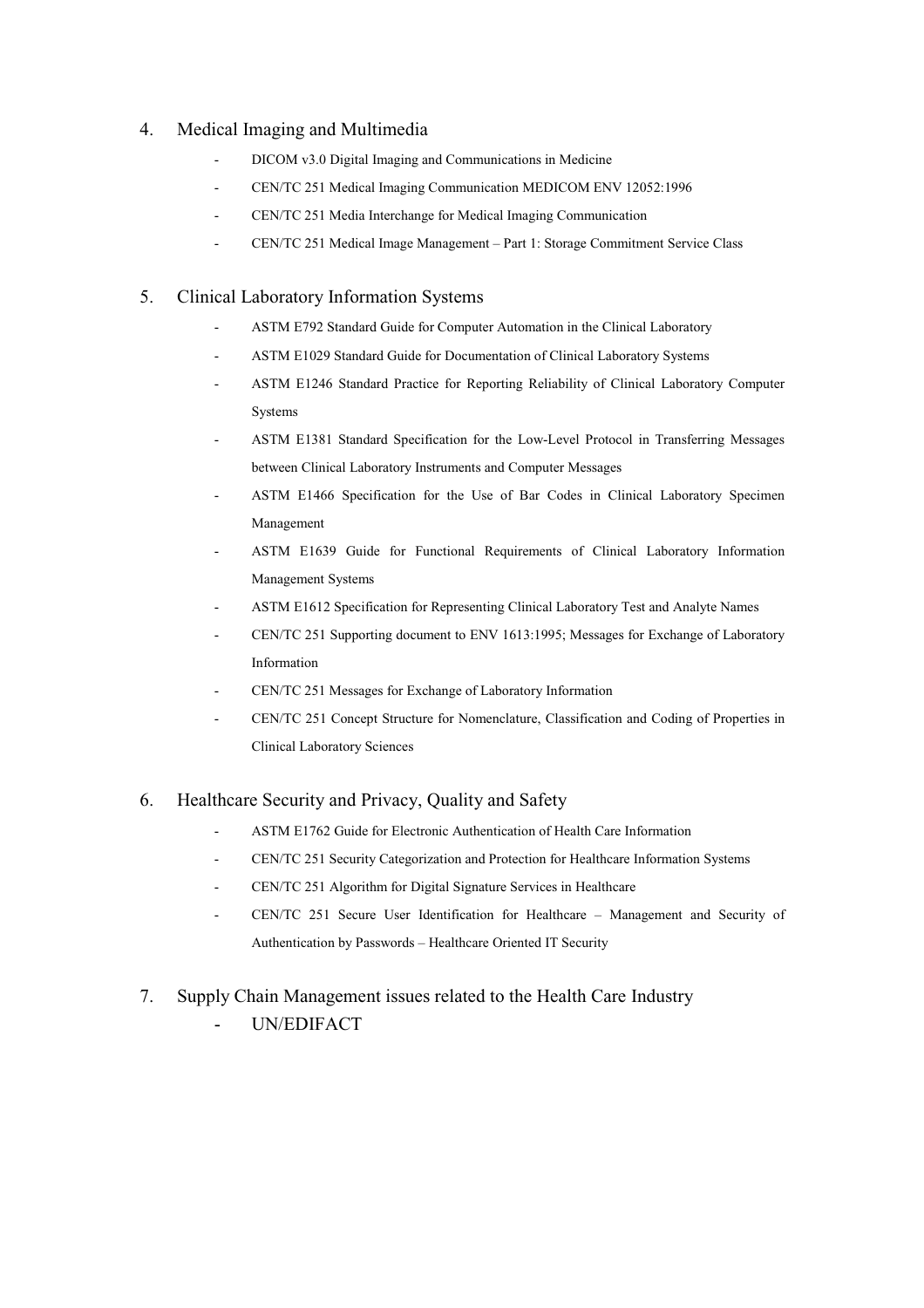# IMPORTANT INITIATIVES

- 1. HL7: Health Level Seven is a health care application protocol founded in 1987 and accredited as a Standard by the American National Standards Institute (ANSI) in 1994. Level Seven refers to the highest level of the International Organization for Standardization (ISO) communications model for Open Systems Interconnection (OSI) – the application level. Issues within the application level include definition of the data to be exchanged, the timing of the exchange and communication of certain errors to the application. This level supports such functions as security checks, identification of the participants, availability checks, negotiating exchange mechanisms and, importantly, structuring the data exchanges themselves. HL7 focuses on the interface requirements of the entire health care organization. It allows development along the fastest possible track to the unique requirements of already installed hospital and departmental systems, some of which use mature technologies. The current Standard is frequently referred to HL7 Version 2.2 Standard (though the HL7 Version 2.3 Ballot Draft #3 is also available). The Hospital Authority IT Division functions at present are all conforming to this standard as far as possible.
- 2. DICOM & MEDICOM: (Medical Imaging Communication) The Medical Image and Related Data Interchange Format Standard MEDICOM (ENV 12052:1996) references the DICOM (Digital Imaging and Communications in Medicine) 3.0 Standard, developed by ACR/NEMA (American College of Radiology/National Electrical Manufacturers Association). CEN/TC 251 /WG 4 contributed to the development and review of DICOM 3.0, thus ensuring that European industry and user needs were included. By basing this Standard on DICOM, CEN has facilitated world-wide harmonization of Medical Imaging Communication Standards with existing industry standards. This Standard facilitates interoperability of medical imaging equipment by specifying:
	- a. A unique architecture for Communication in Medical Imaging;
	- b. For on-line communication, a set of protocols to be followed by devices claiming conformance to the Standard as well as the syntax and semantics of Commands and associated information which can be exchanged over a network interface using these protocols.
	- c. For off-line communication, a set of media storage services to be supported by devices claiming conformance to the Standard as well as a File Format and a medical Media Storage Directory structure to facilitate access to the images and related information stored on an interchange media;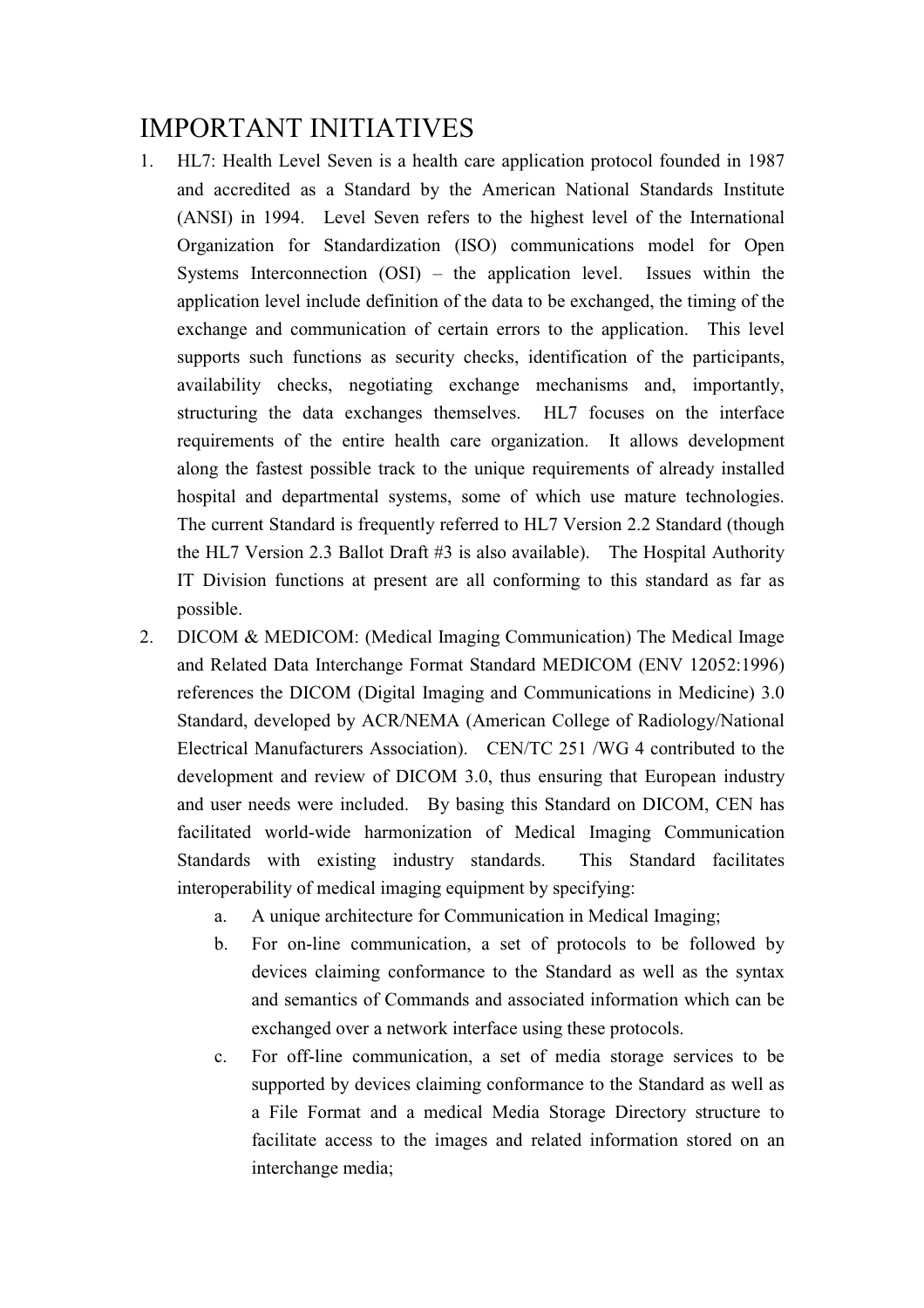## INITIATIVES IN NEIGHBOURING COUNTRIES

At the Asia Pacific rim, Japan and Australia have done much work in the development of technical standards for some years. Singapore and the Philippines have also shown some initial moves just recently towards forming a similar committee as in Hong Kong.

# THE LOCAL INITIATIVES

In the Hospital Authority the following International Technical Standards in Health Informatics have been or will be adopted in some of their IT Systems:

- 1. ASTM E1381 Laboratory Information System LIS adopted for analyzers (Standard specifications for low level protocol in transferring messages between clinical laboratory instruments and computer messages)
- 2. ASTM E1394 –Laboratory Information System LIS adopted for analyzers (Standard specifications for transferring information between clinical instruments)
- 3. ASTM E1384 Clinical Management System CMS: under study (Standard description for content and structure of computer based patient record)
- 4. WHO ICD 9CM Clinical Management System CMS: adopted (World Health Organization – International Classification of Diseases Version 9 with Clinical Modifications
- 5. WHO ICD 10 CMS will be adopted
- 6. SNOMED LIS adopted (The Systematized Nomenclature of human and veterinary medicine)
- 7. DICOM Radiology Information System RIS will be adopted (Digital Imaging and Communications standard)
- 8. HL7 Health Level Seven: will be adopted

Currently, common coding systems such as the Hospital Authority master disease code table (an adjunct tool for cross-referencing ICD9CM) have been used across systems between different hospitals. The Patient Card System also interfaces with organizations outside Hospital Authority (the HK Polytechnic University Student Health Service)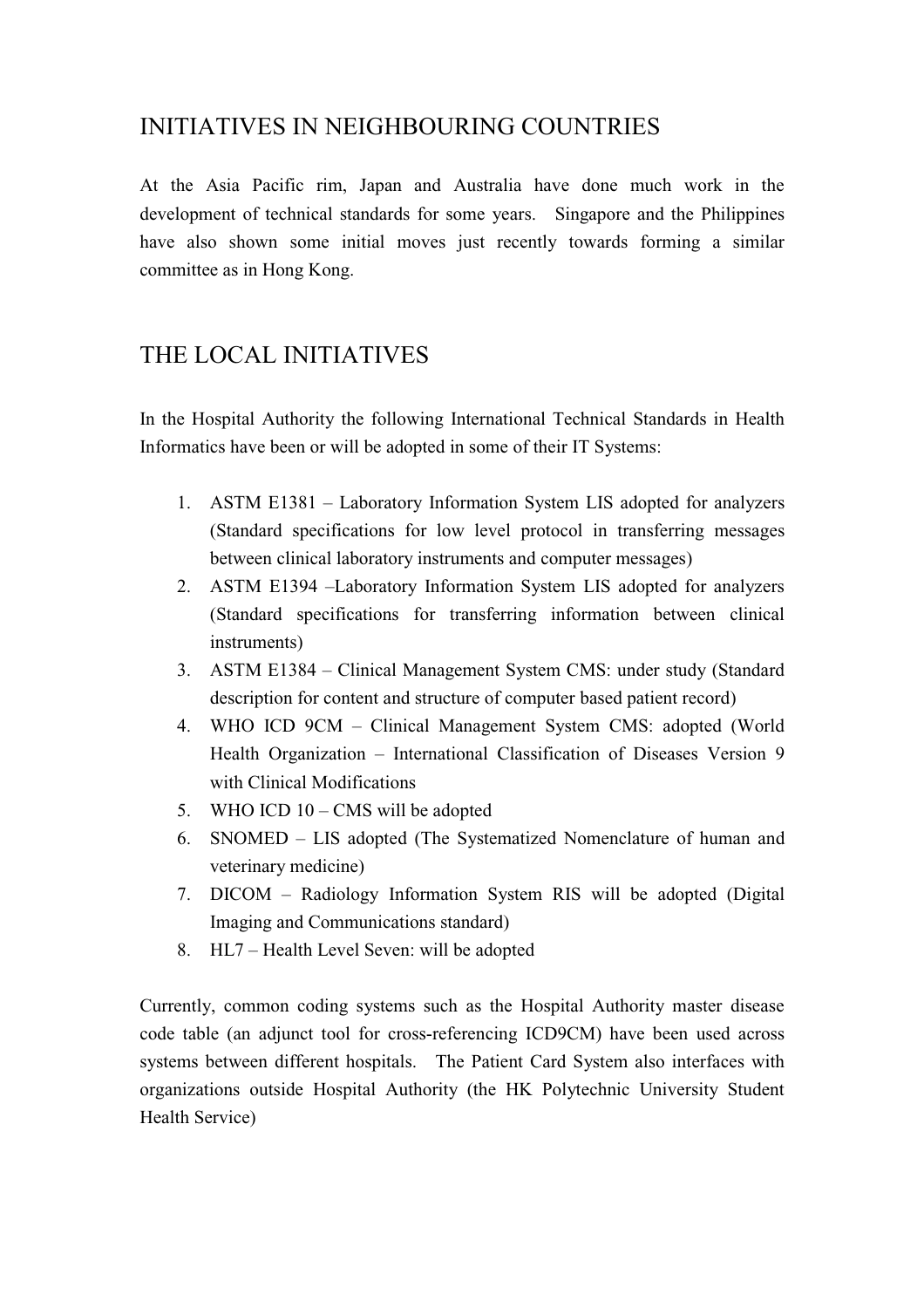### THE SCOPE OF TECHNICAL STANDARDS APPLICATIONS

Technical standards in health care could be important in the following different scope of service arenas:

- 1. Between different devices and machines: e.g. autoanalyzers and medical imaging devices.
- 2. Within the same organizations: e.g. sharing of information within Hospital Authority hospitals.
- 3. Between public and private hospitals: e.g. patient records transfer, medical imaging transfer.
- 4. Between Government and the health care providers: e.g. reporting disease statistics annually.
- 5. Between hospitals and private practitioners: e.g. patient referral and reply letters.
- 6. Between health care providers and the public citizens: e.g. medical educational materials (where moral and accuracy standards are more relevant)

The working group considers that at the present moment, basic technical standards between devices and within the same organization are more important. Whereas further development in standardization is concerned, the minimal standards regarding patient medical record information transfer between hospitals and private practitioners are more important issue than others. The use of Chinese Characters and Chinese format of medical information and classification is generally regarded not as a problem as the issues of two-byte representation and conformation to international classification of diseases and medical knowledge are usually followed.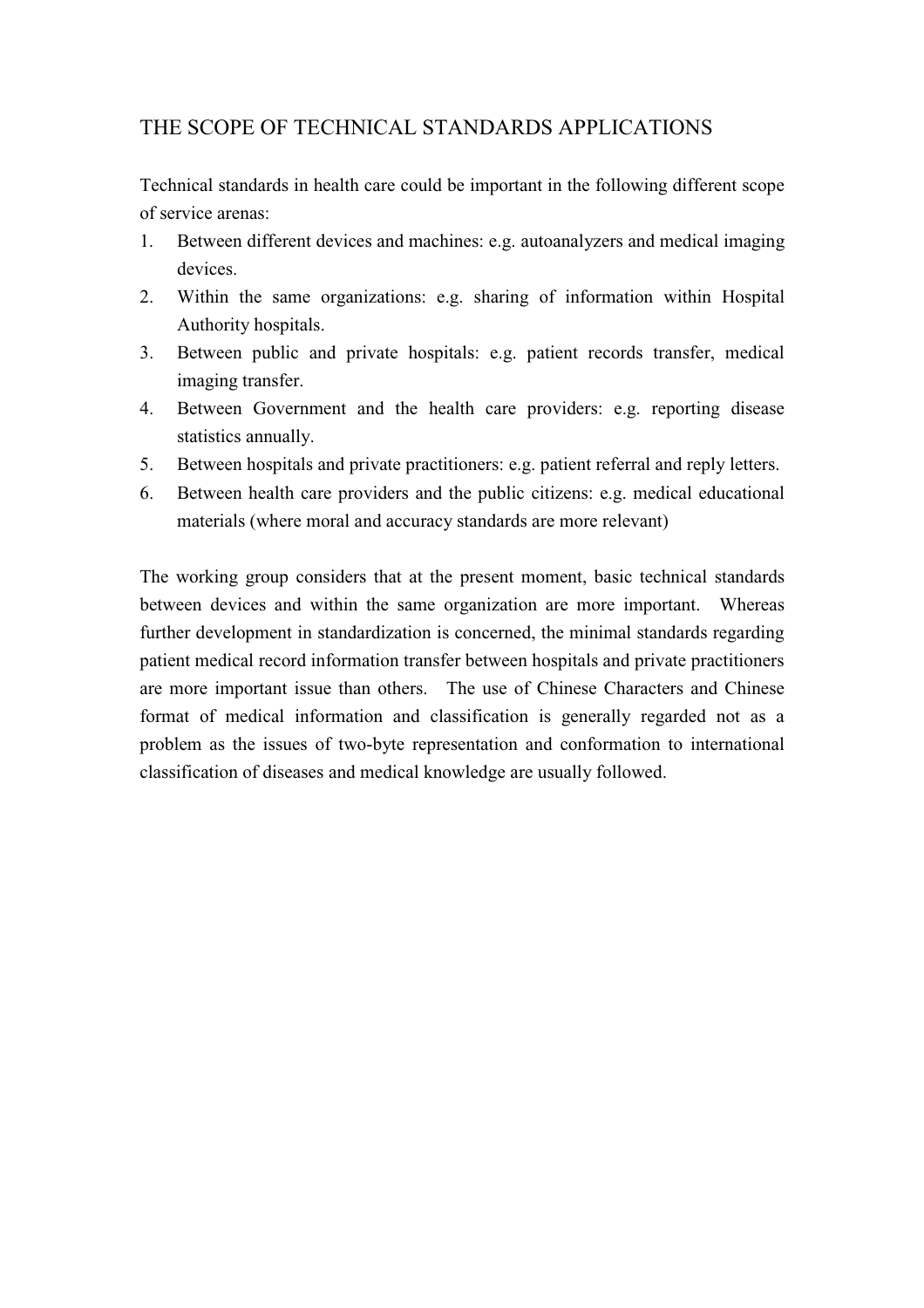# DRAFT RECOMMENDATIONS:

- 1. In view of the relatively new development and rapid expansion of IT in health in Hong Kong and also in the international scene, it is likely that any recommended Technical Standards should be as 'open' as possible. Unless clearly necessary, a rigid restriction is not recommended. Users should be encouraged to observe the experience of others both locally and internationally before they decide what they should conform to.
- 2. However, as widely used in HA Hospitals and also a statutory requirement for all health care providers to report the annual statistics of diseases to the Government, the WHO ICD9CM World Health Organization International Classification of Diseases Version 9 with Clinical Modifications will be recommended as the standard in Disease Coding.
- 3. Furthermore, the DICOM Digital Imaging and Communications Standard should also be recommended as it is the most popular version used in the world and different standards may hinder ready communications between institutions, unlike textual information.
- 4. As interchange of patient medical record data is considered an important issue in health care, the minimum technical standards in regulating the content of a patient medical record should be developed in Hong Kong. This should be agreed between different parties concerned.
- 5. Standards relating to Medical Optical Cards and Smart Cards are also required to avoid florid proliferation of different devices and systems in the territory.
- 6. Issues related to quality and standards related to information needs of the community on disease care, nutrition, medicine, medical services, *etc* should also be addressed, preferably in conjunction with local medical associations and academic bodies. Furthermore, the special local requirements for Traditional Chinese Medicine and alternative medicine should be addressed in the future.
- 7. All international and local initiatives should be updated and compiled regularly and put in a suitable web site for all health care providers to share.